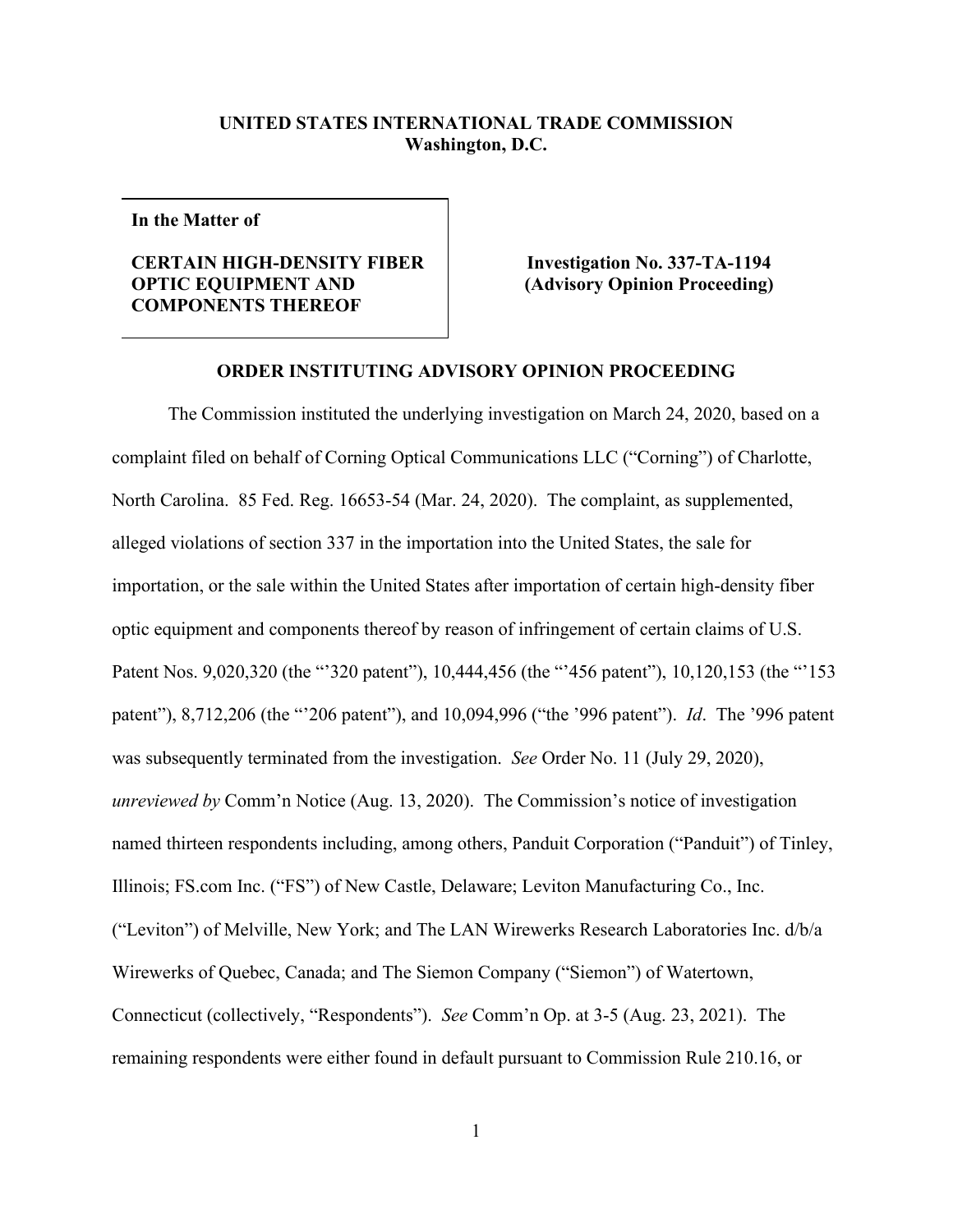terminated from the investigation based on withdrawal of the allegations in the complaint or a settlement agreement. *Id*. The notice of investigation also named the Office of Unfair Import Investigations ("OUII") as a party. *Id.* at 4.

On March 23, 2021, the administrative law judge ("ALJ") issued a final initial determination ("ID") finding a violation of section 337 with respect to claims 1 and 3 of the '320 patent; claims 11, 12, 14-16, 19, 21, 27, and 28 of the '456 patent; claims 9, 16, 23, and 26 of the '153 patent; and claims 22 and 23 of the '206 patent (collectively, "Asserted Patents").

On May 24, 2021, the Commission determined to review the final ID in part. 86 Fed. Reg. 28890-93 (May 28, 2021). On August 3, 2021, the Commission determined that Corning established a violation of section 337 with respect to claims 1 and 3 of the '320 patent; claims 11, 12, 14-16, 19, 21, 27, and 28 of the '456 patent; claims 9, 16, 23, and 26 of the '153 patent; and claims 22 and 23 of the '206 patent. 86 Fed. Reg. 43564-66 (Aug. 9, 2021). Among other findings, the Commission affirmed with modifications the ID's finding that Panduit induced infringement of the asserted claims of the '320, '456, and '153 patents but not the '206 patent. As a remedy, the Commission determined to issue a general exclusion order ("GEO") and cease and desist orders ("CDOs"), including one directed to Panduit.

On November 24, 2021, Corning filed a complaint requesting that the Commission institute an enforcement proceeding under Commission Rule 210.75 to investigate alleged violations of the GEO and CDO by Panduit. On December 28, 2021, the Commission determined to institute an enforcement proceeding to determine whether violations of the GEO and CDO have occurred and to determine what, if any, enforcement measures are appropriate. Panduit and OUII were named as parties. The Commission referred the enforcement proceeding to the Chief Administrative Law Judge ("CALJ") for designation of a presiding ALJ to conduct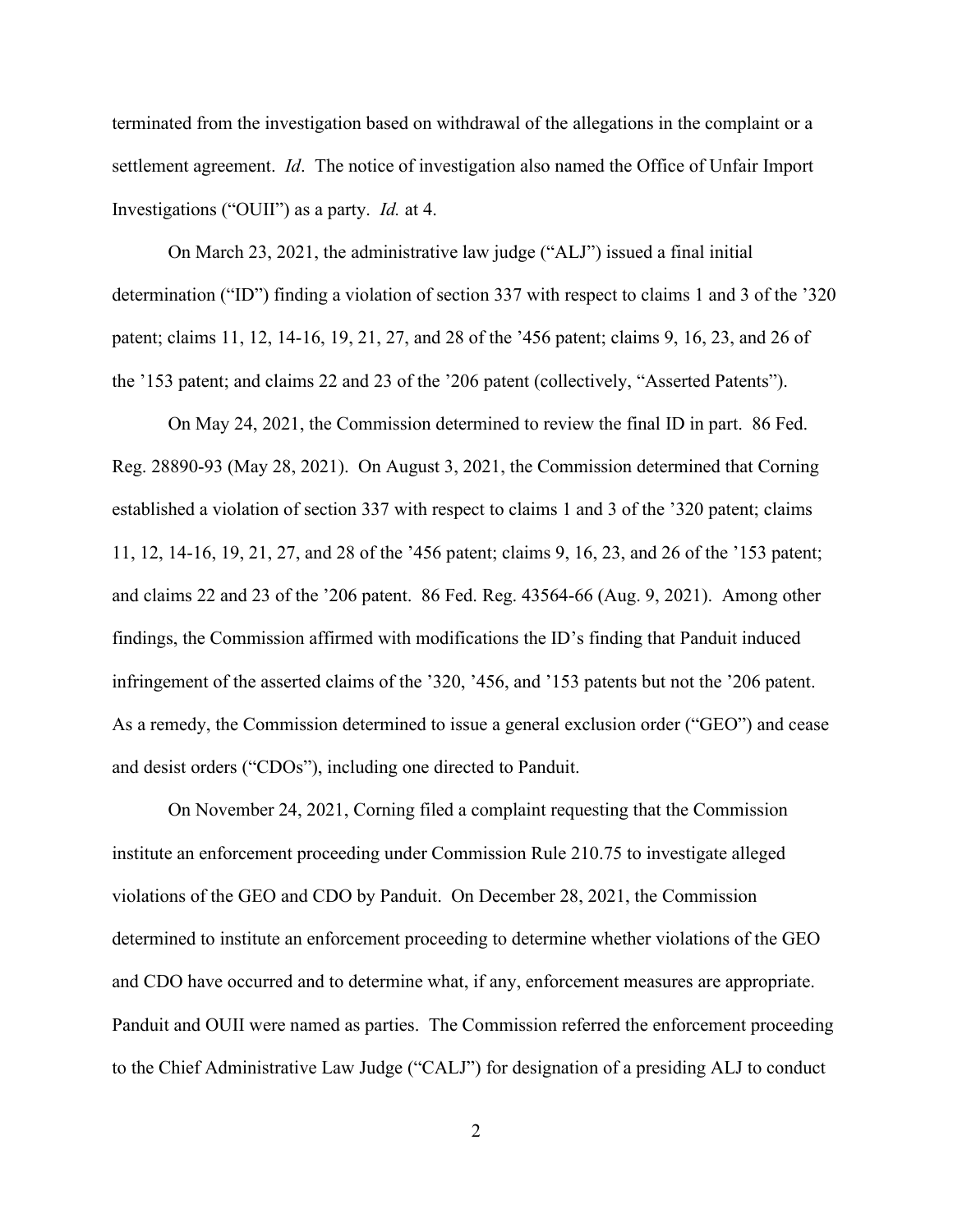any necessary proceedings, issue an Enforcement Initial Determination, and make a recommendation on appropriate enforcement measures, if any.

On November 29, 2021, Panduit, Siemon, and FS filed a notice of appeal with the U.S. Court of Appeals for the Federal Circuit seeking review of the Commission's determination. The appeal (Docket No. 2022-1228) was docketed on December 7, 2021.

On April 18, 2022, Panduit filed a request for an advisory opinion that three new fiber optic equipment designs that it developed do not infringe any asserted claims of the Asserted Patents and are therefore not covered by the GEO and CDO issued in this investigation. Panduit's new designs include: (1) a patch panel design with a density of 192 fiber optic connections in a 1U space; (2) a patch panel design with a density of 144 fiber optic connections in a 1U space; and (3) a new enclosure design with a density of 192 fiber optic connections in a 1U space (collectively, "New Designs"). On April 28, 2022, Corning and OUII filed responses to Panduit's request.

Having reviewed Panduit's request in view of the record below, the Commission has determined to institute an advisory opinion proceeding to ascertain whether Panduit's New Designs infringe claims 1 and 3 of the '320 patent; claims 11, 12, 14-16, 19, 21, 27, and 28 of the '456 patent; claims 9, 16, 23, and 26 of the '153 patent; and claims 22 and 23 of the '206 patent, and are covered by the remedial orders issued in this investigation. The Commission has further determined to refer the matter to the CALJ for assignment to an ALJ for appropriate proceedings and the issuance of an initial advisory opinion ("IAO") at the earliest practicable time, preferably within 120 days of institution but no later than 7 months after institution, as set forth below.

3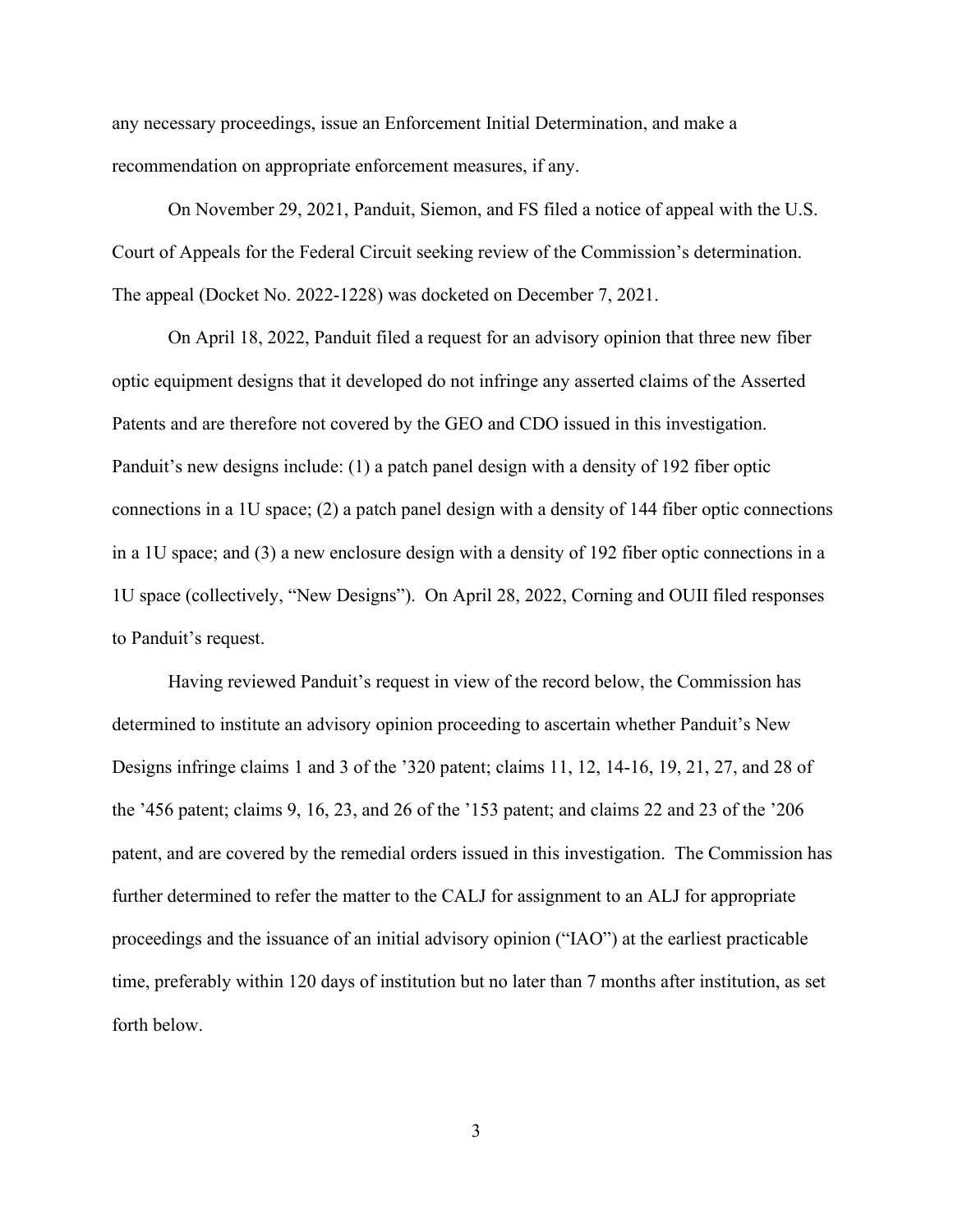Upon consideration of this matter, the Commission hereby ORDERS that:

- 1. Pursuant to Commission Rule 210.79(a), 19 C.F.R. § 210.79(a), an advisory opinion proceeding is hereby instituted to ascertain whether the Panduit's New Designs infringe claims 1 and 3 of the '320 patent; claims 11, 12, 14-16, 19, 21, 27, and 28 of the '456 patent; claims 9, 16, 23, and 26 of the '153 patent; and claims 22 and 23 of the '206 patent.
- 2. The advisory opinion proceeding shall be limited to the limitations of claims 1 and 3 of the '320 patent; claims 11, 12, 14-16, 19, 21, 27, and 28 of the '456 patent; claims 9, 16, 23, and 26 of the '153 patent; and claims 22 and 23 of the '206 patent identified by Panduit in its request. *See* Request at 45-46.
- 3. For purposes of the advisory opinion proceeding so instituted, the following are named as parties:
	- a. Panduit;
	- b. Corning; and
	- c. OUII.
- 4. The Commission refers this advisory opinion proceeding to the CALJ, who shall assign this advisory opinion proceeding to an ALJ for appropriate proceedings and an IAO, to be issued at the earliest practicable time, preferably within 120 days from the date that the Commission's notice to conduct the proceeding is published in the *Federal Register*, but no later than 7 months after institution.
- 5. The ALJ shall set the target date for completion of this advisory opinion proceeding at two months after the deadline for issuance of the IAO. The target date may be extended based on good cause shown.
- 6. The parties may petition for review of the ALJ's recommendation within 10 days after service of the recommendation. Any party may file a response to the petition(s) within 5 business days after service of the petition(s).
- 7. The Secretary to the Commission shall serve a copy of this Order upon the parties to this investigation.
- 8. Notice of this Order shall be published in the *Federal Register*.